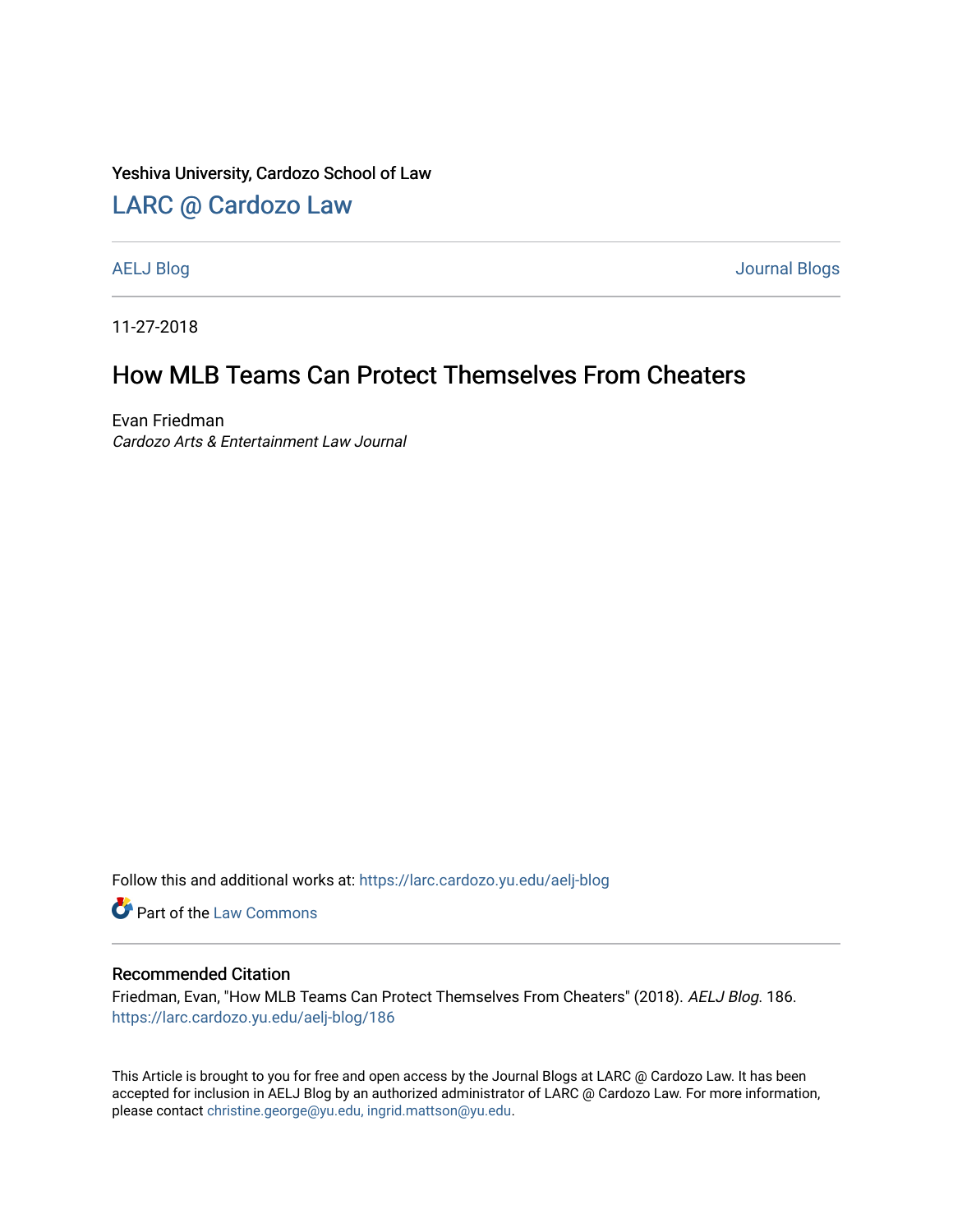## **How MLB Teams Can Protect Themselves From Cheaters**

BY [EVAN FRIEDMAN/](https://cardozoaelj.com/author/evan-friedman/) ON NOVEMBER 27, 2018



On Saturday, October 13, 2018, a man claiming to be a Houston Astros employee was removed from an area near the Boston Red Sox dugout during the American League (AL) Championship Series opener at Fenway Park[.\[1\]](https://cardozoaelj.com/2018/11/27/mlb-teams-can-protect-cheaters/#_ftn1) According to a Metro report, "the man had a small camera and was texting frequently, but did not have a media credential." $[2]$ 

This is not the first time during this postseason that the Astros have been accused of cheating. In Game 3 of the AL Division Series, the Indians were defeated and were ultimately eliminated in the first round.<sup>[3]</sup> According to security sources, the Cleveland Indians have filed a complaint with Major League Baseball claiming a man associated with the Houston Astros attempted to film in their dugout during that game.  $[4]$  Also, in August of this year, the Oakland Athletics filed a complaint with the MLB alleging that there was an elaborate clapping setup in the Houston dugout to relay stolen signs to hitter[s.\[5\]](https://cardozoaelj.com/2018/11/27/mlb-teams-can-protect-cheaters/#_ftn5) Additionally, the Los Angeles Dodgers believe Houston was stealing signs during the World Series last year[.\[6\]](https://cardozoaelj.com/2018/11/27/mlb-teams-can-protect-cheaters/#_ftn6) Two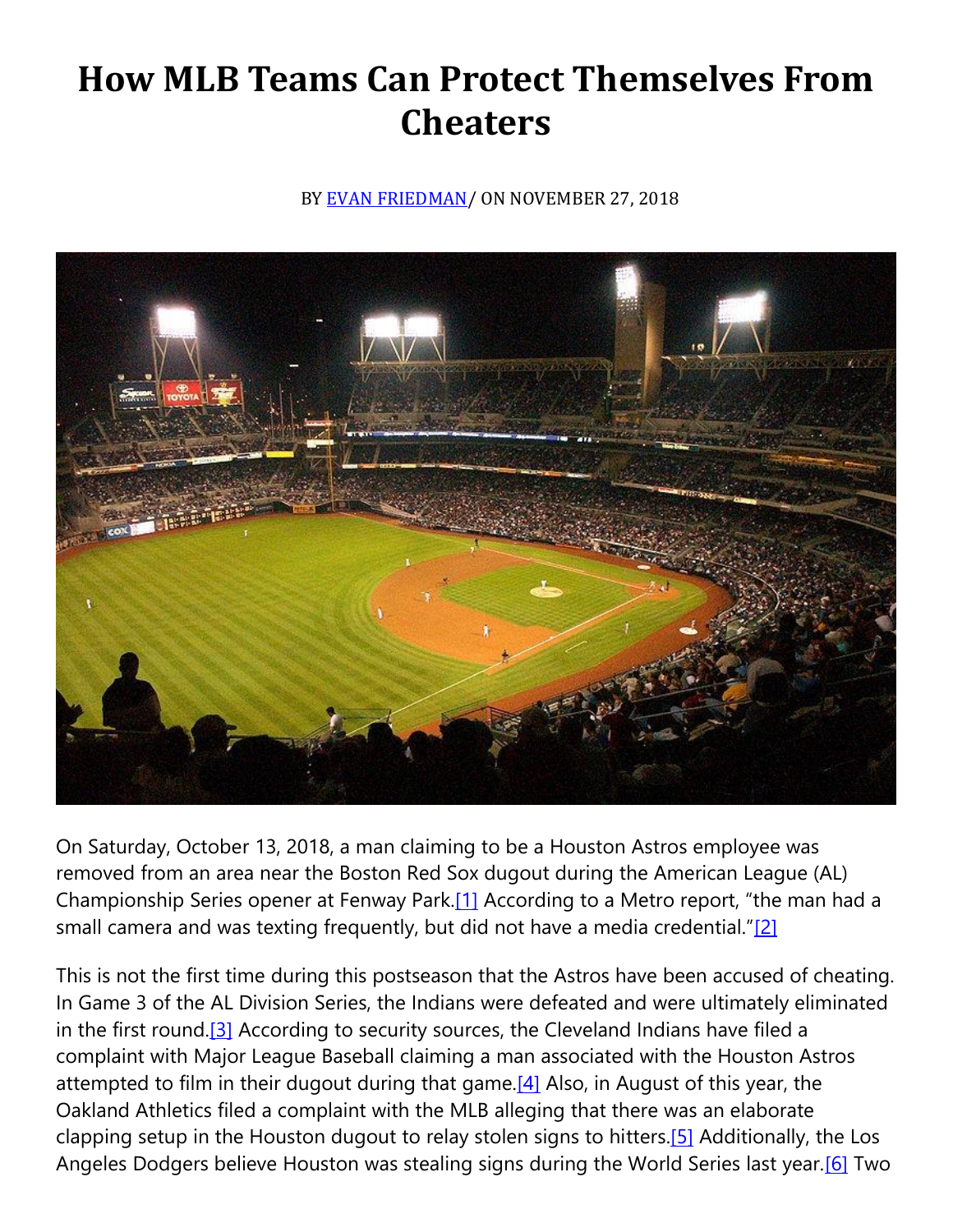MLB players told Yahoo Sports they believe the Astros have been "hitting a trash can in the dugout in recent years" as a way to let hitters know about signs.<sup>[\[7\]](https://cardozoaelj.com/2018/11/27/mlb-teams-can-protect-cheaters/#_ftn7)</sup>

Houston Astros are not the only team accused of cheating. The MLB released a statement revealing that before the postseason began, a few teams called the Commissioner's Office about sign stealing and the inappropriate use of video equipment.<sup>[8]</sup> In response, MLB officials reinforced the existing rules, in addition to instituting a new prohibition on the use of certain in-stadium cameras.<sup>[9]</sup> Given the impact that analytics and teams' secrets have had on the game in recent years, this situation could become a legal issue.

Since its inception, the MLB has relied on statistical data to evaluate players and help teams make roster decisions[.\[10\]](https://cardozoaelj.com/2018/11/27/mlb-teams-can-protect-cheaters/#_ftn10) As early as 1845, even before the first franchise was established, newspapers began printing box scores, which recapped the statistical achievements of players in amateur baseball games[.\[11\]](https://cardozoaelj.com/2018/11/27/mlb-teams-can-protect-cheaters/#_ftn11) However, the first full-time statistician was not hired until Alan Roth joined the Brooklyn Dodgers in 1947[.\[12\]](https://cardozoaelj.com/2018/11/27/mlb-teams-can-protect-cheaters/#_ftn12) While the Dodgers won two of the next three pennants with the help of Roth's collected data, it was not until the early 2000's that most teams had their own statistical analysts[.\[13\]](https://cardozoaelj.com/2018/11/27/mlb-teams-can-protect-cheaters/#_ftn13) This new reliance on analytics became mainstream as statisticians created the Society for American Baseball Research (SABR).<sup>[14]</sup> "Sabermetrics," as they are now known, are a variety of new metrics to better evaluate the performance of baseball players, and they have subsequently been incorporated by professional teams' inhouse statisticians.<sup>[15]</sup> Today, almost every MLB team utilizes sabermetric principles to at least some extent when making personnel decisions. MLB teams often build upon the insights of those working in the public domain to create their own proprietary statistical analyses.<sup>[16]</sup>

In addition to advanced statistical and data analysis, MLB teams also derive value from more traditional forms of proprietary information. For instance, many teams closely guard their signals—hand, verbal, or otherwise—used by coaches to relay strategy to players during a game.<sup>[17]</sup> Similarly, clubs may wish to protect other information such as scouting reports and records documenting a franchise's prior and on-going trade negotiations.<sup>[18]</sup> For sports teams, each type of proprietary information represents another source of potential competitive advantage.<sup>[19]</sup> The question becomes how can teams legally protect themselves from cheaters?

The answer lies in the law of trade secrets. Trade secret law in the United States is codified in three primary statutes: the Uniform Trade Secrets Act (UTSA), the Economic Espionage Act (EEA), and the Defend Trade Secrets Act (DTSA)[.\[20\]](https://cardozoaelj.com/2018/11/27/mlb-teams-can-protect-cheaters/#_ftn20) In order to establish a claim for misappropriation of a trade secret under the UTSA, a plaintiff must show that a legally protectable trade secret exists, and that the defendant acquired the trade secret by improper means[.\[21\]](https://cardozoaelj.com/2018/11/27/mlb-teams-can-protect-cheaters/#_ftn21) To establish the existence of a trade secret, a plaintiff must show that its trade secret possesses economic value from being generally unknown, and that it has taken reasonable measures to maintain the secret.<sup>[22]</sup> The UTSA gives examples of improperly acquired trade secrets, such as theft, bribery, misrepresentation, breach of a duty to maintain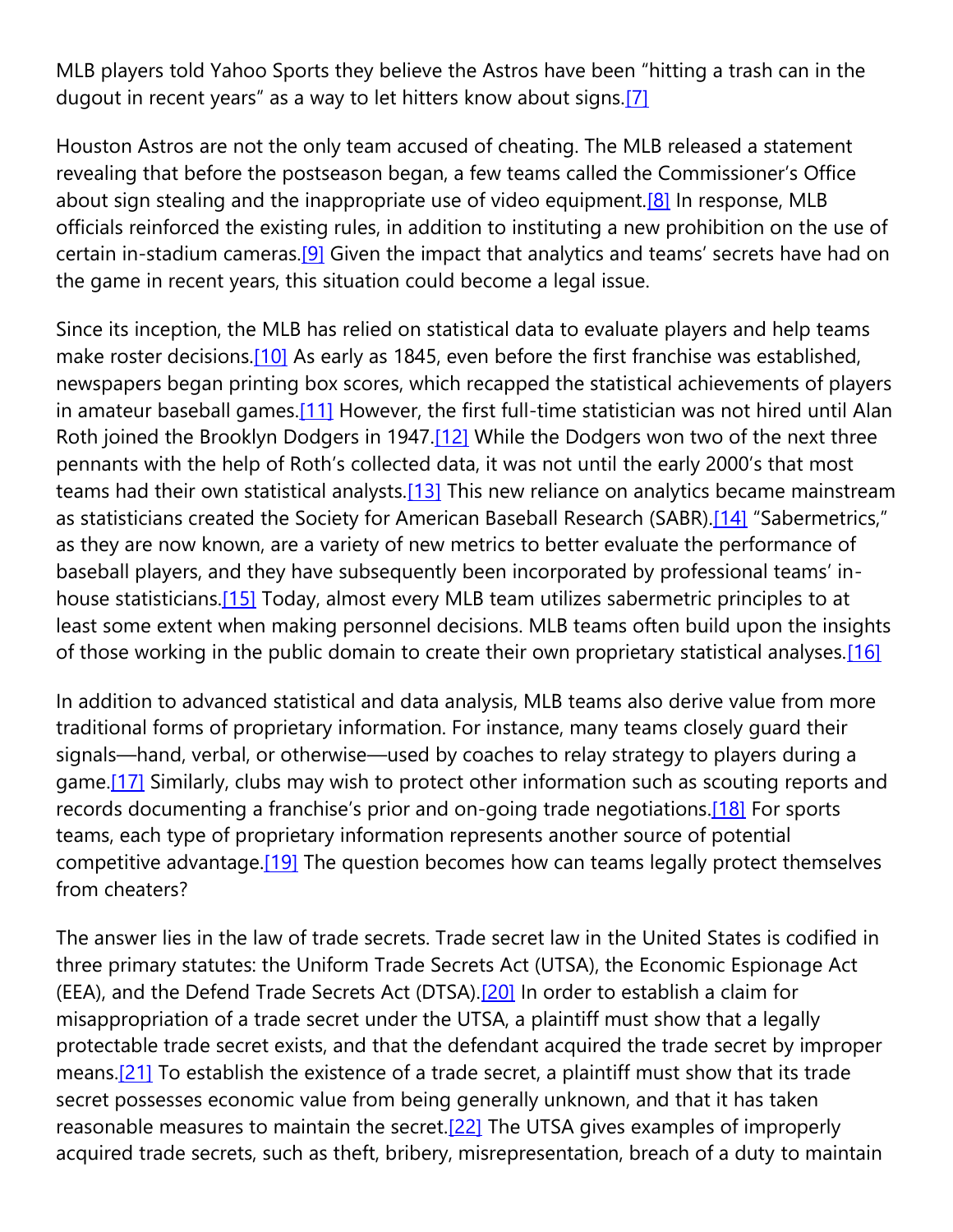secrecy, and espionage.<sup>[23]</sup> The USTA entitles plaintiffs to injunctive relief and damages[.\[24\]](https://cardozoaelj.com/2018/11/27/mlb-teams-can-protect-cheaters/#_ftn24) Punitive damages and lawyer fees may also be awarded if the misappropriation is found to be malicious. $[25]$  The EEA federalized and criminalized the law of trade secrecy, but kept the same definition for trade secret as the USTA[.\[26\]](https://cardozoaelj.com/2018/11/27/mlb-teams-can-protect-cheaters/#_ftn26) The DTSA, also modeled after the USTA, amended the EEA to create a federal civil cause of action for misappropriation of a trade secret[.\[27\]](https://cardozoaelj.com/2018/11/27/mlb-teams-can-protect-cheaters/#_ftn27) These statutes lay the ground work for a cause of action that a MLB team might have against an opponent that is caught snooping around.

The first element for a cause of action under the USTA is to show that a legally protectable trade secret exists.<sup>[28]</sup> The first step in showing that such a trade secret exists is by showing that the trade secret has economic value from being unknown[.\[29\]](https://cardozoaelj.com/2018/11/27/mlb-teams-can-protect-cheaters/#_ftn29) In *United States v. Correa*, District Court Judge Lynn N. Hughes sentenced the former director of Baseball Development for the St. Louis Cardinals, who had been accessing the Houston Astros' computers without authorization, to 46-month-term of imprisonment., [30] A driving force behind the sentence was that the total intended loss for all the intrusions was approximately \$1.7 million.<sup>[31]</sup> When baseball teams intrude on opposing teams' secrets, the intrusion causes the opposing team to be unable to compete on as high a level as it could have. Economists have found that losing decreases a team's revenue, resulting in an economic loss.[\[32\]](https://cardozoaelj.com/2018/11/27/mlb-teams-can-protect-cheaters/#_ftn32) If a team has an economic loss because its' secrets are intruded on, by definition, that means that the secret has economic value from being unknown.

The second step in showing that a trade secret exists is to show that a team has taken reasonable measures to maintain the secret. $[33]$  The fact that most teams have adopted computer security methods, and use NDAs with employees that most likely possess commercially sensitive proprietary information, indicates that teams are protecting their data responsibly.<sup>[34]</sup> This would appear to satisfy the standard to show there is a trade secret.

A team that is stealing signs or any other information from the opposing team's dugout would also satisfy the element that the defendant acquired the trade secret by improper means under the UTSA. It fits squarely into espionage, a category the USTA provides to satisfy this second element for a cause of action[.\[35\]](https://cardozoaelj.com/2018/11/27/mlb-teams-can-protect-cheaters/#_ftn35)

Therefore, under the USTA, a team would have the right to sue an opponent caught snooping around.<sup>[36]</sup> However, USTA claims in the MLB are rare because under the Major League Constitution, teams are prohibited from suing each other or one another's employees. Any dispute between rival franchises and/or their employees are generally subject to arbitration before the league commissioner[.\[37\]](https://cardozoaelj.com/2018/11/27/mlb-teams-can-protect-cheaters/#_ftn37)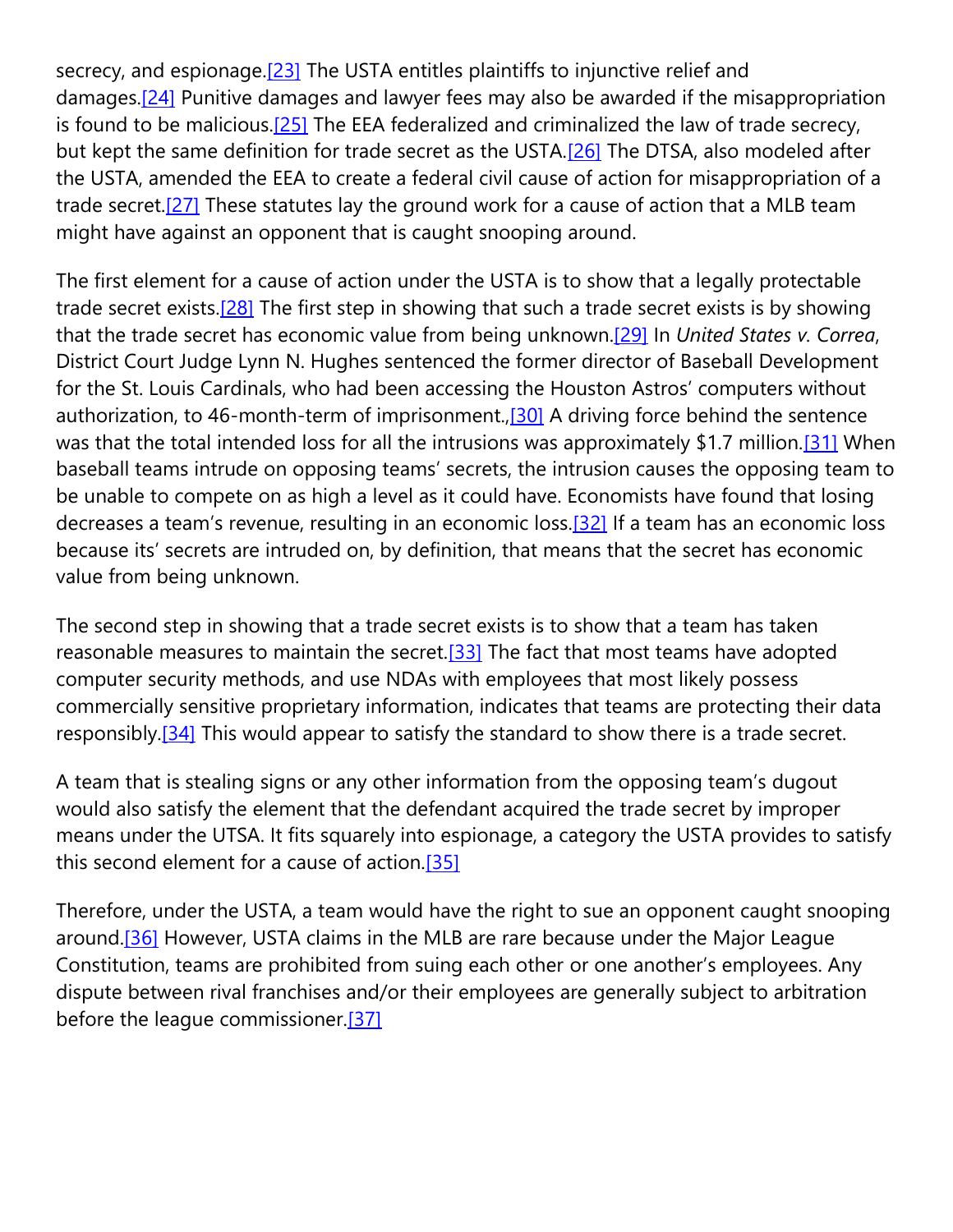*Evan Friedman is a second-year law student at Benjamin N. Cardozo School of Law and a Staff Editor of the Cardozo Arts & Entertainment Law Journal. He is a sports fanatic who enjoys analyzing the repercussions of sports and the law colliding.*

[\[1\]](https://cardozoaelj.com/2018/11/27/mlb-teams-can-protect-cheaters/#_ftnref1) Danny Picard, *Astros may have been cheating in Game 1 against Red Sox*, Metro (Oct. 16, 2018), https://www.metro.us/sports/boston/metro-exclusive-astros-may-have-been-cheatinggame-1-against-red-sox-0.

[\[2\]](https://cardozoaelj.com/2018/11/27/mlb-teams-can-protect-cheaters/#_ftnref2) *Id.*

[\[3\]](https://cardozoaelj.com/2018/11/27/mlb-teams-can-protect-cheaters/#_ftnref3) *MLB looks into allegations Houston Astros have cheated during playoffs*, Associated Press (Oct. 17, 2018), https://www.theguardian.com/sport/2018/oct/17/houston-astros-cheatingallegations-boston-red-sox-cleveland-indians-mlb.

[\[4\]](https://cardozoaelj.com/2018/11/27/mlb-teams-can-protect-cheaters/#_ftnref4) *Id.*

[\[5\]](https://cardozoaelj.com/2018/11/27/mlb-teams-can-protect-cheaters/#_ftnref5) Jeff Passan, *Sources: Red Sox were warned by Indians about Astros attempting to steal signs and information*, Yahoo Sports (Oct. 16, 2018, 11:20 PM), https://sports.yahoo.com/sourcesred-sox-warned-indians-astros-attempting-steal-signs-information-032027336.html.

[\[6\]](https://cardozoaelj.com/2018/11/27/mlb-teams-can-protect-cheaters/#_ftnref6) *Id.*

[\[7\]](https://cardozoaelj.com/2018/11/27/mlb-teams-can-protect-cheaters/#_ftnref7) *Id.*

[\[8\]](https://cardozoaelj.com/2018/11/27/mlb-teams-can-protect-cheaters/#_ftnref8) Kathleen Joyce, *Houston Astros accused of cheating after man spotted filming opposing dugout*, Fox News (Oct. 18, 2018), https://www.foxnews.com/sports/houston-astros-accusedof-cheating-after-man-spotted-filming-opposing-dugout-mlb-investigating.

[\[9\]](https://cardozoaelj.com/2018/11/27/mlb-teams-can-protect-cheaters/#_ftnref9) *Id.*

[\[10\]](https://cardozoaelj.com/2018/11/27/mlb-teams-can-protect-cheaters/#_ftnref10) *See* Alan Schwarz, The Numbers Game: Baseball's Lifelong Fascination with Statistics 4 (2004).

[\[11\]](https://cardozoaelj.com/2018/11/27/mlb-teams-can-protect-cheaters/#_ftnref11) *Id.*

[\[12\]](https://cardozoaelj.com/2018/11/27/mlb-teams-can-protect-cheaters/#_ftnref12) *Id.* at 54.

[\[13\]](https://cardozoaelj.com/2018/11/27/mlb-teams-can-protect-cheaters/#_ftnref13) *See Year-By-Year Results,* Wikipedia, https://en.wikipedia.org/wiki/Los\_Angeles\_Dodgers

(last visited Oct. 19, 2018**);** Brad Millington & Rob Millington, *The Datafication of Everything: Toward a Sociology of Sport and Big Data,* 32 Soc. Sport J. 140, 153 (2015).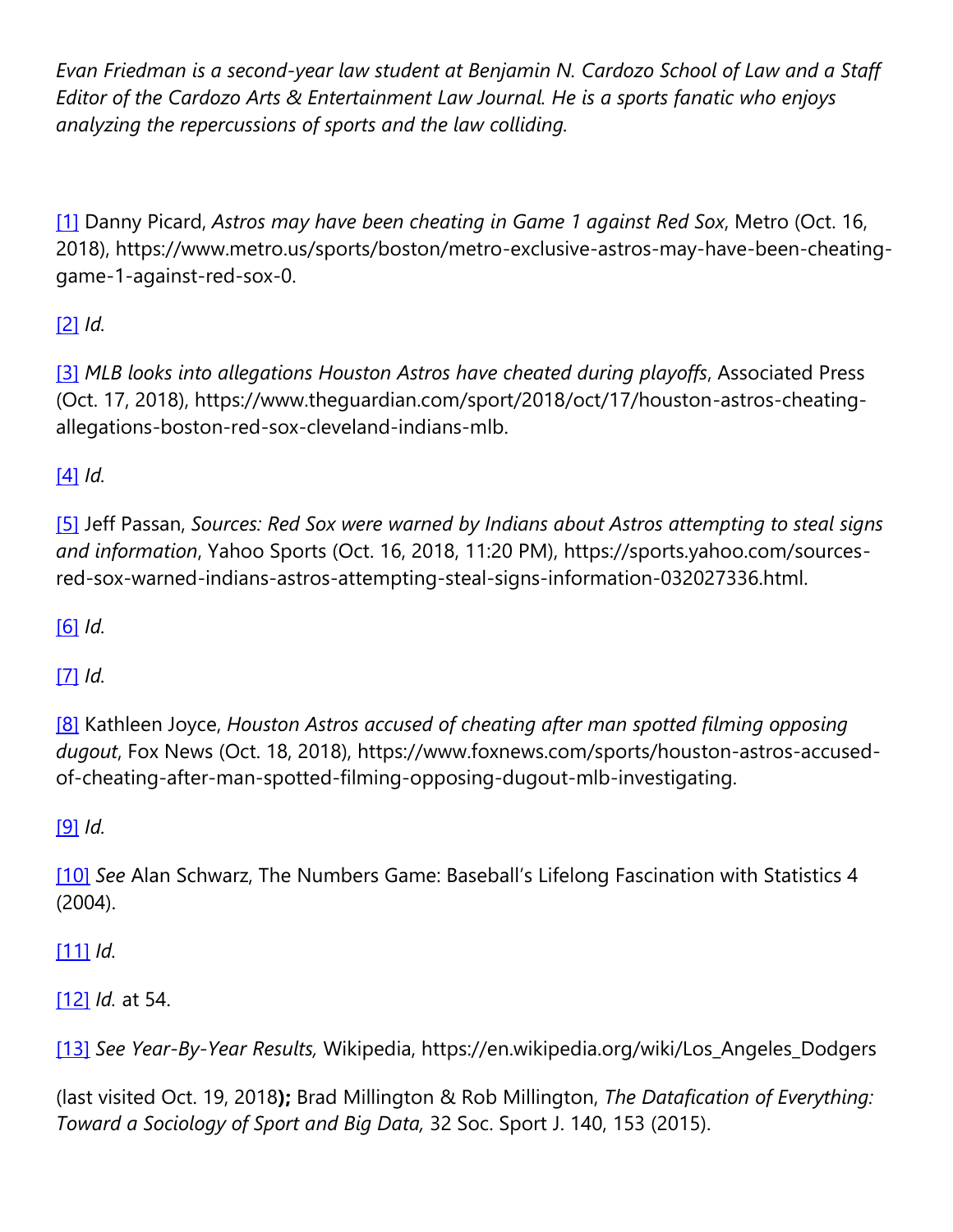[\[14\]](https://cardozoaelj.com/2018/11/27/mlb-teams-can-protect-cheaters/#_ftnref14) Matthew J. Frankel, *Secret Sabermetrics: Trade Secret Protection in the Baseball Analytics Field,* 5 Albany Gov't L. Rev. 240, 261-63 (2012).

[\[15\]](https://cardozoaelj.com/2018/11/27/mlb-teams-can-protect-cheaters/#_ftnref15) *See* Schwarz, *supra* note 10**,** at 230-31.

[\[16\]](https://cardozoaelj.com/2018/11/27/mlb-teams-can-protect-cheaters/#_ftnref16) Jack Moore, *Baseball ProGUESTus: The Secret History of Sabermetrics*, Baseball Prospectus (July 16, 2013), http://www.baseballprospectus.com/article.php?articleid=21234.

[\[17\]](https://cardozoaelj.com/2018/11/27/mlb-teams-can-protect-cheaters/#_ftnref17) *See* Samuel J. Horovitz, *If You Ain't Cheating You Ain't Trying: "Spygate" and the Legal Implications of Trying Too Hard*, 17 Tex. Intell. Prop. L.J. 305, 315-16 (2009).

[\[18\]](https://cardozoaelj.com/2018/11/27/mlb-teams-can-protect-cheaters/#_ftnref18) *See* Matthew J. Frankel, *Hackers Strike Out: Recent Cases of Alleged Sports Analytics IP Theft*, 1 J. Sports Analytics 83, 84 (2015).

[\[19\]](https://cardozoaelj.com/2018/11/27/mlb-teams-can-protect-cheaters/#_ftnref19) *See* Anne M. Wall, *Sports Marketing and the Law: Protecting Proprietary Interests in Sports Entertainment Events*, 7 Marq. Sports L. J. 77, 137 (1996).

[\[20\]](https://cardozoaelj.com/2018/11/27/mlb-teams-can-protect-cheaters/#_ftnref20) *See generally* Brian T. Yeh, Cong. Research Serv., R43714, Protection of Trade Secrets: Overview of Current Law and Legislation (2016), *https://fas.org/sgp/crs/secrecy/R43714.pdf*.

[\[21\]M](https://cardozoaelj.com/2018/11/27/mlb-teams-can-protect-cheaters/#_ftnref21)arina Lao, *Federalizing Trade Secrets Law in an Information Economy,* 59 Ohio St. L.J. 1633, 1653 (1998).

[\[22\]](https://cardozoaelj.com/2018/11/27/mlb-teams-can-protect-cheaters/#_ftnref22) Unif. Trade Secrets Act § 1(4) (Unif. Law Comm'n 1996).

[\[23\]](https://cardozoaelj.com/2018/11/27/mlb-teams-can-protect-cheaters/#_ftnref23) *Id.*

[\[24\]](https://cardozoaelj.com/2018/11/27/mlb-teams-can-protect-cheaters/#_ftnref24) *Id.*

[\[25\]](https://cardozoaelj.com/2018/11/27/mlb-teams-can-protect-cheaters/#_ftnref25) *Id.* at 3.

[\[26\]](https://cardozoaelj.com/2018/11/27/mlb-teams-can-protect-cheaters/#_ftnref26) Economic Espionage Act of 1996, Pub. L. No. 104-294, 110 Stat. 3488 (codified at 18 U.S.C. § 1831-39 (2000)).

[\[27\]](https://cardozoaelj.com/2018/11/27/mlb-teams-can-protect-cheaters/#_ftnref27) *See* Yeh*, supra* note 20**,** at 22.

[\[28\]](https://cardozoaelj.com/2018/11/27/mlb-teams-can-protect-cheaters/#_ftnref28) Unif. Trade Secrets Act § 1(4) (Unif. Law Comm'n 1996).

[\[29\]](https://cardozoaelj.com/2018/11/27/mlb-teams-can-protect-cheaters/#_ftnref29) *Id.*

[\[30\]](https://cardozoaelj.com/2018/11/27/mlb-teams-can-protect-cheaters/#_ftnref30) Press Release, Dep't of Just., Former Cardinals Official Sentenced to Prison for Astros Computer Intrusions (July 18, 2016), [https://www.justice.gov/opa/pr/former-cardinals-official](https://www.justice.gov/opa/pr/former-cardinals-official-sentenced-prison-astros-computer-intrusions)[sentenced-prison-astros-computer-intrusions.](https://www.justice.gov/opa/pr/former-cardinals-official-sentenced-prison-astros-computer-intrusions)